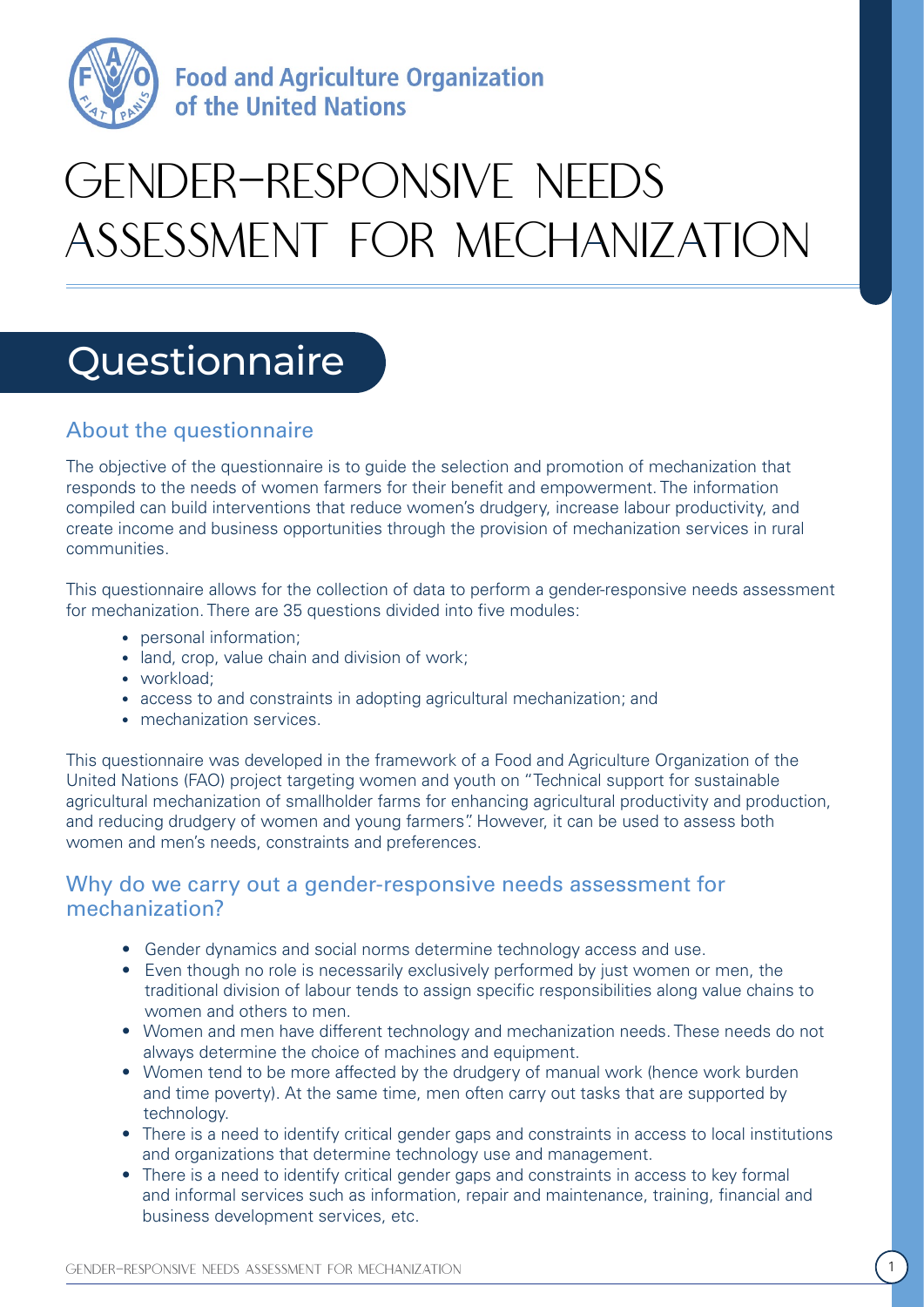# Target respondents

The questionnaire respondents will be women farmers living in the targeted communities of the project or programme. The criteria for the selection of the respondents will vary depending on the local context. Some criteria can be land size, topography (flatland, mountain), ethnicity, religion, and so on. In the case that a value chain with the potential to benefit women has been identified, the women involved in this value chain will be targeted.

## Method of reaching target respondents

| the women involved in this value chain will be targeted. |                                                                                                                                                                                                     |  |  |  |  |  |
|----------------------------------------------------------|-----------------------------------------------------------------------------------------------------------------------------------------------------------------------------------------------------|--|--|--|--|--|
|                                                          | Method of reaching target respondents                                                                                                                                                               |  |  |  |  |  |
|                                                          | Face-to-face and individual interviews are the preferred methods of reaching the target respondents.<br>If possible, this questionnaire should be conducted in the absence of spouses, tutors, etc. |  |  |  |  |  |
|                                                          | This questionnaire takes between 30-45 minutes to conduct. It can be adapted to specific value<br>chains (question 15 and 16).                                                                      |  |  |  |  |  |
|                                                          | <b>Personal Information</b>                                                                                                                                                                         |  |  |  |  |  |
|                                                          |                                                                                                                                                                                                     |  |  |  |  |  |
|                                                          |                                                                                                                                                                                                     |  |  |  |  |  |
|                                                          | 3 What is your district name? (to be adapted to national adminitrative divisions)                                                                                                                   |  |  |  |  |  |
|                                                          | 4 What is your age? (to be adapted to national youth definition)                                                                                                                                    |  |  |  |  |  |
|                                                          |                                                                                                                                                                                                     |  |  |  |  |  |
|                                                          | Less than 40 years old $\Box$ 41-65 years old $\Box$ More than 65 years old                                                                                                                         |  |  |  |  |  |
|                                                          | Is your household:                                                                                                                                                                                  |  |  |  |  |  |
|                                                          | Male-headed $\Box$ Female-headed (married) $\Box$ Female-headed (widow/unmarried)                                                                                                                   |  |  |  |  |  |
|                                                          | Number of household members and a state of the state of the state of the state of the state of the state of the                                                                                     |  |  |  |  |  |
|                                                          | Are you a member of:<br><b>Neither</b><br>Cooperative<br>Farmer group                                                                                                                               |  |  |  |  |  |
|                                                          |                                                                                                                                                                                                     |  |  |  |  |  |
|                                                          | Land, crop, value chain(s) and division of work                                                                                                                                                     |  |  |  |  |  |
|                                                          | Less than<br>What is the total land size?<br><b>Between</b><br><b>Between</b><br>More than<br>0.5-1 hectare<br>0.5 hectare<br>1-3 hectare<br>3 hectare<br>that you farm (for all crops)             |  |  |  |  |  |
| $\sqrt{2}$                                               | Is the land farm fragmented in small plots?<br><b>No</b><br>Yes                                                                                                                                     |  |  |  |  |  |
| 10                                                       | If yes, what is the average size of the plots? (specify the unit)                                                                                                                                   |  |  |  |  |  |
| 11                                                       | Do you have terraces on your land farm?<br><b>No</b><br>Yes                                                                                                                                         |  |  |  |  |  |
| 5<br>6<br>8<br>9<br>12                                   | If yes, what is the average width of the terraces? (specify the unit)                                                                                                                               |  |  |  |  |  |

| Land, crop, value chain(s) and division of work |                                                                                                                                                                                           |  |  |  |  |  |  |  |
|-------------------------------------------------|-------------------------------------------------------------------------------------------------------------------------------------------------------------------------------------------|--|--|--|--|--|--|--|
| 8                                               | Less than<br><b>Between</b><br>More than<br><b>Between</b><br>What is the total land size?<br>0.5 hectare<br>$0.5-1$ hectare<br>1-3 hectare<br>3 hectare<br>that you farm (for all crops) |  |  |  |  |  |  |  |
| 9                                               | Is the land farm fragmented in small plots?<br>Yes<br>No.                                                                                                                                 |  |  |  |  |  |  |  |
| 10                                              | If yes, what is the average size of the plots? (specify the unit)                                                                                                                         |  |  |  |  |  |  |  |
| 11                                              | Do you have terraces on your land farm?<br>Yes<br><b>No</b>                                                                                                                               |  |  |  |  |  |  |  |
| 12                                              | If yes, what is the average width of the terraces? (specify the unit)                                                                                                                     |  |  |  |  |  |  |  |
|                                                 |                                                                                                                                                                                           |  |  |  |  |  |  |  |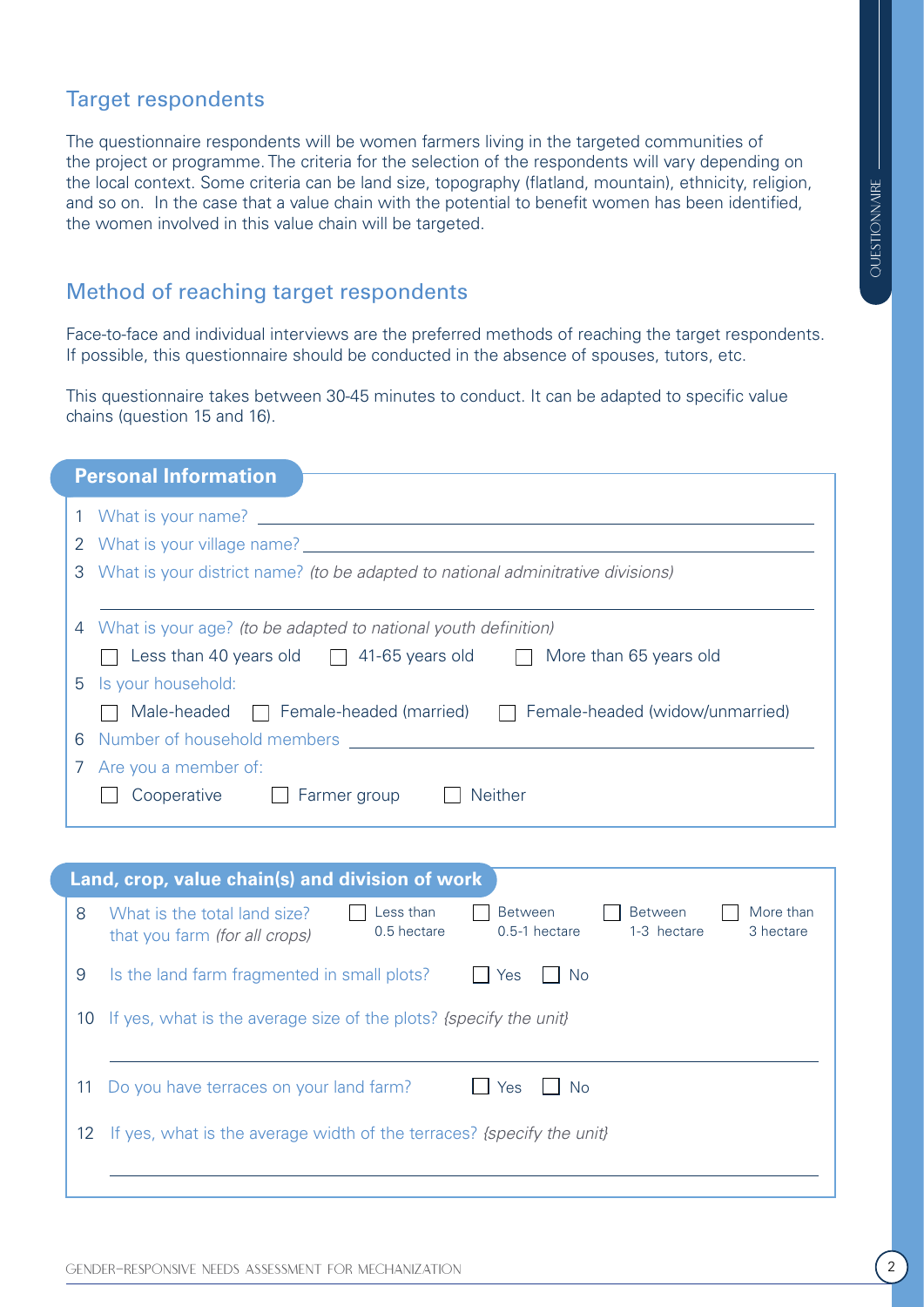| 13<br>tenure?     | Owned by me<br>What is your land ownership/<br>$\Box$<br>Owned by husband/other male relatives<br>Jointly owned (by me + husband/ relatives)<br>No ownership, working on lease<br>No ownership, working with contract<br>No ownership, share cropping<br>Other (please specify below) |                                                                                                                       |                          |                              |     |  |  |
|-------------------|---------------------------------------------------------------------------------------------------------------------------------------------------------------------------------------------------------------------------------------------------------------------------------------|-----------------------------------------------------------------------------------------------------------------------|--------------------------|------------------------------|-----|--|--|
| 14                | If "Other", please specify                                                                                                                                                                                                                                                            | <u> 1989 - Johann Barn, mars ann an t-Amhain Aonaichte ann an t-Aonaichte ann an t-Aonaichte ann an t-Aonaichte a</u> |                          |                              |     |  |  |
| 15<br>livelihood? | What are the three (3) most<br>important crops or products<br>for your household's                                                                                                                                                                                                    |                                                                                                                       |                          |                              |     |  |  |
| 16                | Who performs the following tasks for the {crop selected in the previous question}?<br>(if some of these activities are not performed on your farm, select N/A):                                                                                                                       |                                                                                                                       |                          |                              |     |  |  |
|                   |                                                                                                                                                                                                                                                                                       | Men only /<br>mostly men                                                                                              | Men and women<br>equally | Women only /<br>mostly women | N/A |  |  |
| Production        | Land Preparation and<br>maintenance                                                                                                                                                                                                                                                   |                                                                                                                       |                          |                              |     |  |  |
|                   | Planting                                                                                                                                                                                                                                                                              |                                                                                                                       |                          |                              |     |  |  |
|                   | Fertilizing                                                                                                                                                                                                                                                                           |                                                                                                                       |                          |                              |     |  |  |
|                   | Weeding                                                                                                                                                                                                                                                                               |                                                                                                                       |                          |                              |     |  |  |
|                   | Applying pesticides/<br>herbicides                                                                                                                                                                                                                                                    |                                                                                                                       |                          |                              |     |  |  |
|                   | Harvesting                                                                                                                                                                                                                                                                            |                                                                                                                       |                          |                              |     |  |  |
|                   | Purchasing of inputs                                                                                                                                                                                                                                                                  |                                                                                                                       |                          |                              |     |  |  |
| Post-harvest      | Drying / Dehydrating                                                                                                                                                                                                                                                                  |                                                                                                                       |                          |                              |     |  |  |
|                   | Threshing/Shelling/pulping                                                                                                                                                                                                                                                            |                                                                                                                       |                          |                              |     |  |  |
|                   | Cleaning/Winnowing                                                                                                                                                                                                                                                                    |                                                                                                                       |                          |                              |     |  |  |
|                   | Milling                                                                                                                                                                                                                                                                               |                                                                                                                       |                          |                              |     |  |  |
|                   | Storing                                                                                                                                                                                                                                                                               |                                                                                                                       |                          |                              |     |  |  |
|                   | Parboiling                                                                                                                                                                                                                                                                            |                                                                                                                       |                          |                              |     |  |  |
|                   | Oil / juice extraction                                                                                                                                                                                                                                                                |                                                                                                                       |                          |                              |     |  |  |
|                   | Grinding                                                                                                                                                                                                                                                                              |                                                                                                                       |                          |                              |     |  |  |
|                   | Collection and<br>Transportation (including:<br>transporting within the<br>farm, to and from farm to<br>collection centre/milling/<br>parboiling /storing/market)<br>Packaging and Marketing                                                                                          |                                                                                                                       |                          |                              |     |  |  |
|                   | (figuring out prices,<br>negotiation, selling)                                                                                                                                                                                                                                        |                                                                                                                       |                          |                              |     |  |  |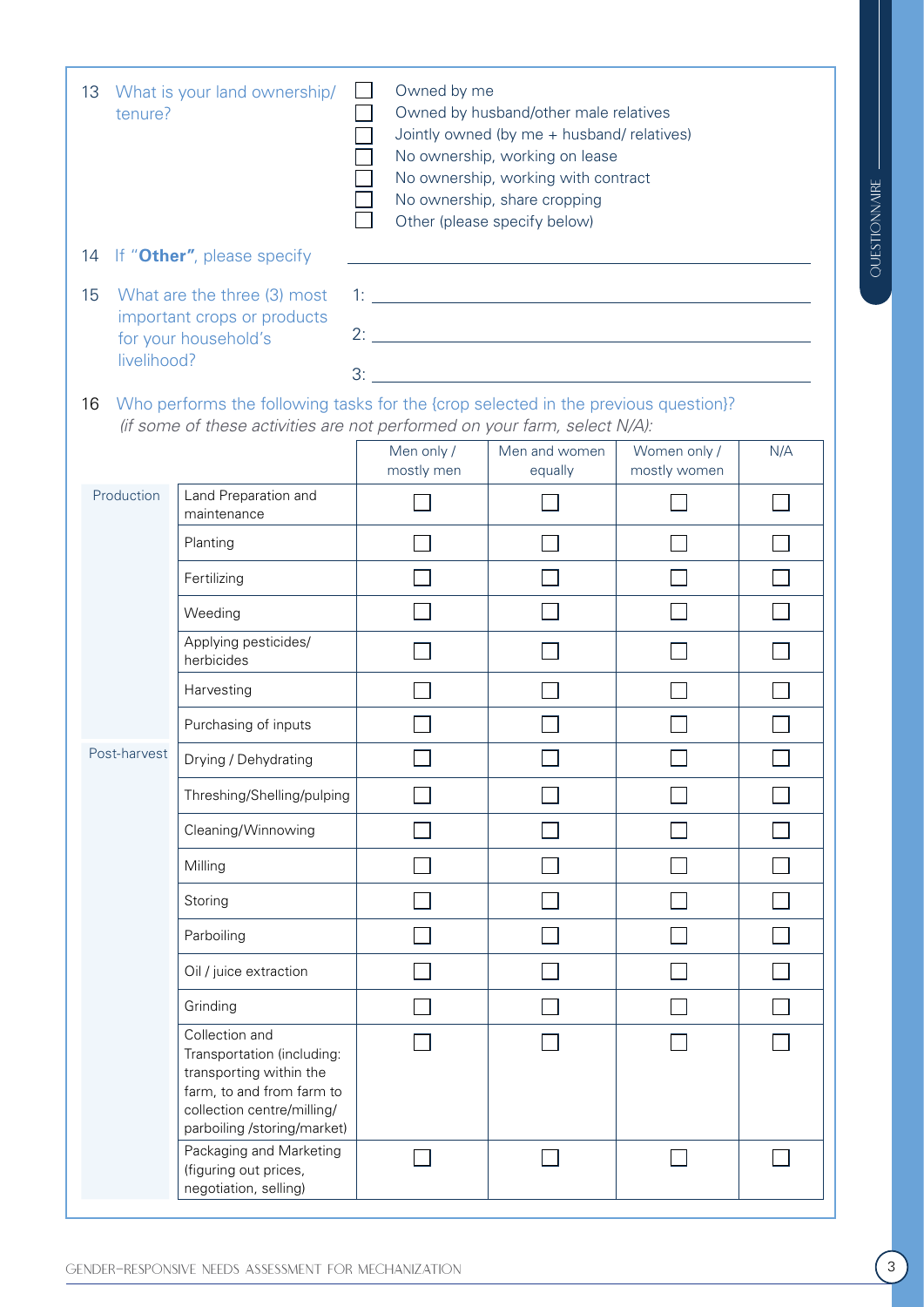|             |                                                                                                      |                                                                     | Men only /<br>mostly men                                                                                                                                                                                                                                                                                                                                                                              |                                                                                              | Men and women<br>equally |                          | Women only /<br>mostly women  | N/A |  |
|-------------|------------------------------------------------------------------------------------------------------|---------------------------------------------------------------------|-------------------------------------------------------------------------------------------------------------------------------------------------------------------------------------------------------------------------------------------------------------------------------------------------------------------------------------------------------------------------------------------------------|----------------------------------------------------------------------------------------------|--------------------------|--------------------------|-------------------------------|-----|--|
| Household   |                                                                                                      | Child and elderly care                                              |                                                                                                                                                                                                                                                                                                                                                                                                       |                                                                                              |                          |                          |                               |     |  |
| <b>Task</b> |                                                                                                      | Cooking                                                             |                                                                                                                                                                                                                                                                                                                                                                                                       |                                                                                              |                          |                          |                               |     |  |
|             |                                                                                                      | Cleaning                                                            |                                                                                                                                                                                                                                                                                                                                                                                                       |                                                                                              |                          |                          |                               |     |  |
|             |                                                                                                      | Water collection                                                    |                                                                                                                                                                                                                                                                                                                                                                                                       |                                                                                              |                          |                          |                               |     |  |
|             |                                                                                                      | Firewood collection                                                 |                                                                                                                                                                                                                                                                                                                                                                                                       |                                                                                              |                          |                          |                               |     |  |
|             | <b>Workload</b>                                                                                      |                                                                     |                                                                                                                                                                                                                                                                                                                                                                                                       |                                                                                              |                          |                          |                               |     |  |
| 18          |                                                                                                      | Among the tasks listed in                                           | (select the operations from previous question)                                                                                                                                                                                                                                                                                                                                                        |                                                                                              |                          |                          |                               |     |  |
|             | question 16, rank the four that<br>are most physically demanding<br>for you; 1 being the most        |                                                                     |                                                                                                                                                                                                                                                                                                                                                                                                       |                                                                                              |                          |                          |                               |     |  |
|             |                                                                                                      |                                                                     |                                                                                                                                                                                                                                                                                                                                                                                                       |                                                                                              |                          |                          |                               |     |  |
|             |                                                                                                      | demanding and 4 being the                                           | $3:$ $\overline{\phantom{a}}$ $3:$ $\overline{\phantom{a}}$ $3:$ $\overline{\phantom{a}}$ $3:$ $\overline{\phantom{a}}$ $3:$ $\overline{\phantom{a}}$ $3:$ $\overline{\phantom{a}}$ $3:$ $\overline{\phantom{a}}$ $3:$ $\overline{\phantom{a}}$ $3:$ $\overline{\phantom{a}}$ $3:$ $\overline{\phantom{a}}$ $3:$ $\overline{\phantom{a}}$ $3:$ $\overline{\phantom{a}}$ $3:$ $\overline{\phantom{a}}$ |                                                                                              |                          |                          |                               |     |  |
|             | least.                                                                                               |                                                                     | $4:$ $\overline{\phantom{a}}$                                                                                                                                                                                                                                                                                                                                                                         |                                                                                              |                          |                          |                               |     |  |
| 19          | Work burden perceptions                                                                              |                                                                     | I feel I spend less                                                                                                                                                                                                                                                                                                                                                                                   |                                                                                              | I feel I spend           |                          | I feel I spend too            |     |  |
|             |                                                                                                      |                                                                     |                                                                                                                                                                                                                                                                                                                                                                                                       | time than what<br>I want or need on                                                          |                          | adequate time<br>on this | much time on<br>this activity |     |  |
|             |                                                                                                      |                                                                     | this activity                                                                                                                                                                                                                                                                                                                                                                                         |                                                                                              |                          |                          |                               |     |  |
|             | Household chores                                                                                     |                                                                     |                                                                                                                                                                                                                                                                                                                                                                                                       |                                                                                              |                          |                          |                               |     |  |
|             |                                                                                                      | Agriculture work                                                    |                                                                                                                                                                                                                                                                                                                                                                                                       |                                                                                              |                          |                          |                               |     |  |
|             |                                                                                                      | Leisure/ Personal time                                              |                                                                                                                                                                                                                                                                                                                                                                                                       |                                                                                              |                          |                          |                               |     |  |
|             |                                                                                                      | (relaxing activities, time with<br>friends, hobbies, etc.)          |                                                                                                                                                                                                                                                                                                                                                                                                       |                                                                                              |                          |                          |                               |     |  |
| 20          |                                                                                                      |                                                                     | Yes, with the adult men from my family                                                                                                                                                                                                                                                                                                                                                                |                                                                                              |                          |                          |                               |     |  |
|             | Have you found the<br>opportunity to discuss your<br>workload?                                       |                                                                     |                                                                                                                                                                                                                                                                                                                                                                                                       |                                                                                              |                          |                          |                               |     |  |
|             |                                                                                                      |                                                                     |                                                                                                                                                                                                                                                                                                                                                                                                       | Yes, with other members of my family<br>Yes, within my community (help groups, women groups, |                          |                          |                               |     |  |
|             |                                                                                                      | (multiple-choice)                                                   |                                                                                                                                                                                                                                                                                                                                                                                                       | religious groups, political groups)                                                          |                          |                          |                               |     |  |
|             |                                                                                                      |                                                                     |                                                                                                                                                                                                                                                                                                                                                                                                       | Yes, with a member of the association/farmer group<br>cooperative I belong to                |                          |                          |                               |     |  |
|             |                                                                                                      |                                                                     | Yes, Other                                                                                                                                                                                                                                                                                                                                                                                            |                                                                                              |                          |                          |                               |     |  |
|             |                                                                                                      |                                                                     | No                                                                                                                                                                                                                                                                                                                                                                                                    |                                                                                              |                          |                          |                               |     |  |
| 21          |                                                                                                      | If "Other" please specify                                           |                                                                                                                                                                                                                                                                                                                                                                                                       |                                                                                              |                          |                          |                               |     |  |
| 22          |                                                                                                      | Did you identify any solutions                                      |                                                                                                                                                                                                                                                                                                                                                                                                       | Sharing of household tasks                                                                   |                          |                          |                               |     |  |
|             | in recent years to reduce the<br>workload? (multiple-choice)                                         |                                                                     |                                                                                                                                                                                                                                                                                                                                                                                                       | Changes/sharing of tasks at field level                                                      |                          |                          |                               |     |  |
|             |                                                                                                      |                                                                     |                                                                                                                                                                                                                                                                                                                                                                                                       | Adopting machines/equipment/tools (please specify below)                                     |                          |                          |                               |     |  |
|             |                                                                                                      |                                                                     | No                                                                                                                                                                                                                                                                                                                                                                                                    |                                                                                              |                          |                          |                               |     |  |
| 23          |                                                                                                      | In case you selected the option "adopting machines/equipment/tools" |                                                                                                                                                                                                                                                                                                                                                                                                       | Other (please specify below)                                                                 |                          |                          |                               |     |  |
|             |                                                                                                      | please specify which ones                                           | <u> 1989 - Johann Barbara, martxa alemaniar argumento este alemaniar alemaniar alemaniar alemaniar alemaniar al</u>                                                                                                                                                                                                                                                                                   |                                                                                              |                          |                          |                               |     |  |
|             | <u> 1980 - Johann Barn, mars an t-Amerikaansk politiker (* 1908)</u><br>24 If "Other" please specify |                                                                     |                                                                                                                                                                                                                                                                                                                                                                                                       |                                                                                              |                          |                          |                               |     |  |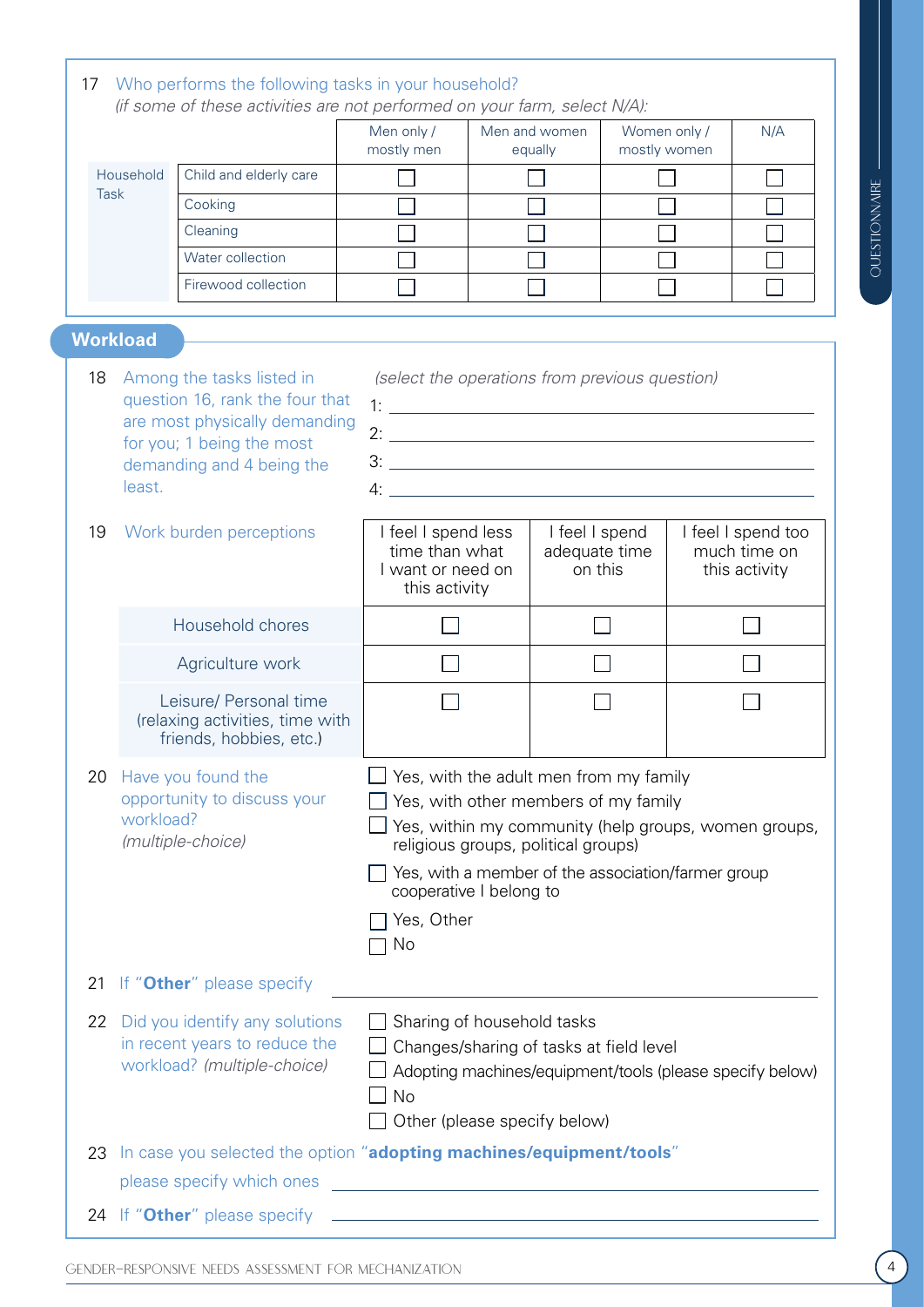#### **Access to and constraints in adopting agricultural mechanization**

Specialized the contents as the definition of mechanization of the mechanization of mechanization of properties as the mechanization of properties as a content of mechanization of properties as a content of mechanization 25 What machines and equipment do you use for farming and post-harvest operations? What machines and equipment are available in your community or nearby but that you do not use? *(please mention not only tractors or power tillers but also threshers, shellers, dyers, pumps, if available)* List the ones you use (by operating them and/ or renting services and/or borrowing from others) List the ones that are available, but you do not use - - - - - - - - - - - - - - - - - - 26 What are your constraints in using available machines/equipment/tools? *(select all the relevant)* Budget **Lack of money in hand available for renting or buying** No payback/in-kind option for renting (informal credit) Lack of access to credit for renting or buying  $Technical issues$   $\Box$  Size (height) and weight of machine/equipment/tools Lack of training /capacity to operate the machine/equipment/tools Machines are too old/low performing Insufficient services I do not have access to maintenance and repair services I am not a member of any local organization/group that would facilitate individual or collective access to mechanization Service providers are too slow; machines and services are not available in time Service providers are not interested in supporting me/my community Service providers are not flexible to my needs (my home duties schedule, family caring responsibilities, mobility issues) Personal and cultural issues I am not interested in using mechanization I do not own the land or I don't make productive decisions I do not think I would be able to use them correctly Lack of time/too busy with my other work and family duties I feel it is not appropriate/allowed since, in my community, men manage machinery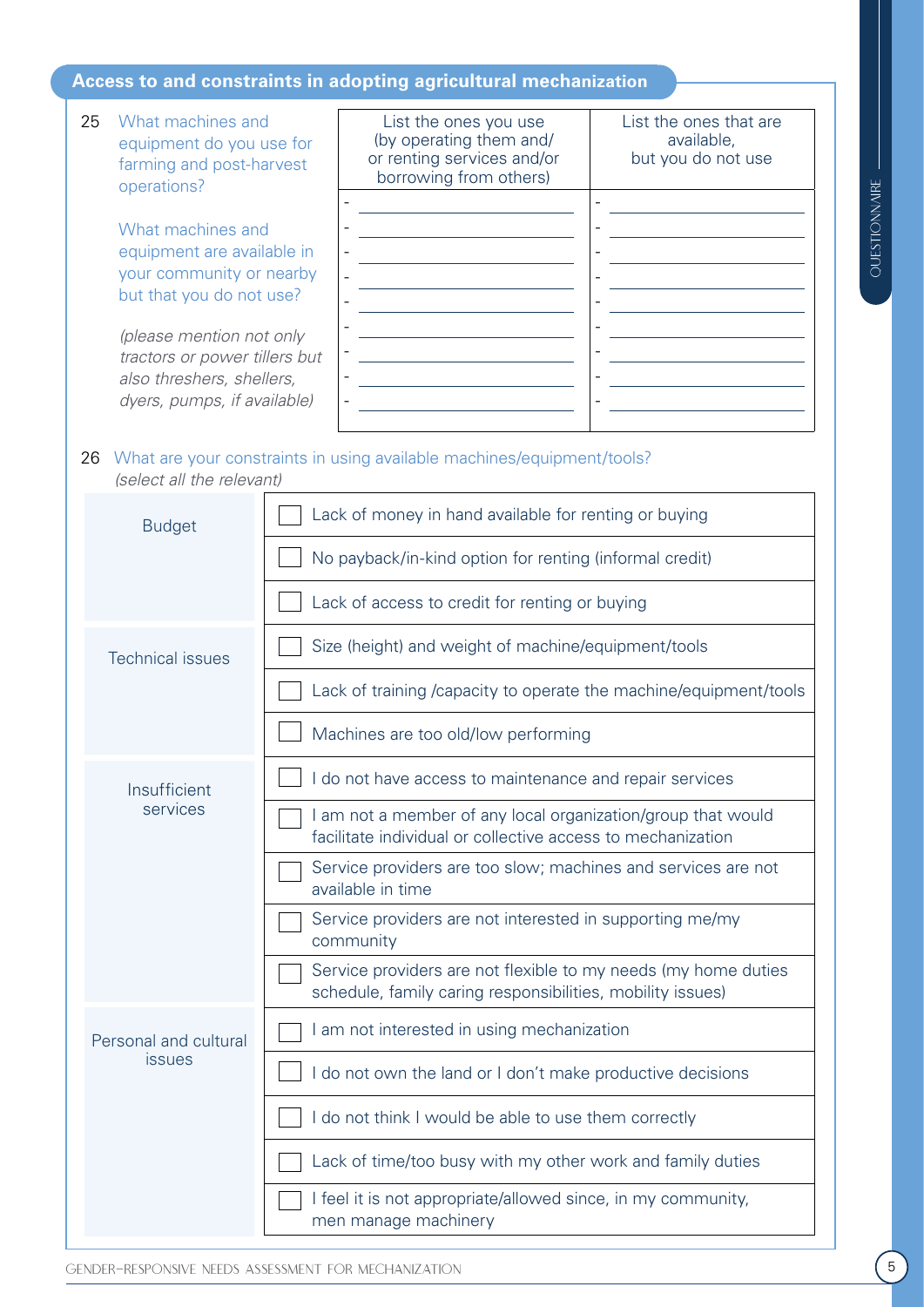| 27 If you could choose, which are the main<br>machines/equipment you would adopt to<br>reduce the time it takes you to do the work<br>(maximum 3)?<br>Please rank from 1 to 3; 1 being the most<br>preferred option and 3 being the least                               | 1:<br><u> 1999 - Johann Harry Harry Harry Harry Harry Harry Harry Harry Harry Harry Harry Harry Harry Harry Harry Harry</u>                                                                        |
|-------------------------------------------------------------------------------------------------------------------------------------------------------------------------------------------------------------------------------------------------------------------------|----------------------------------------------------------------------------------------------------------------------------------------------------------------------------------------------------|
| 28 Is there any other machinery/equipment that<br>you think you may need to generate additional<br>income?<br>Please rank from 1 to 3; 1 being the most<br>preferred option and 3 being the least.                                                                      | <u> 1980 - Johann Barn, mars eta bainar eta idazlea (</u><br>2:<br><u> 1989 - Johann Barn, mars eta bainar eta baina eta baina eta baina eta baina eta baina eta baina eta baina e</u><br>3:       |
| How are decisions taken within<br>29<br>your household on the tools and<br>equipment needed for farming<br>and on their management?                                                                                                                                     | My husband (or other male in the household) decides<br>We decide together<br>I decide<br>Other                                                                                                     |
| If "Other" please specify<br>30<br>Do you rent or buy machines<br>31<br>and/or equipment?<br>(multiple choice)                                                                                                                                                          | Yes, Rent individually<br>Yes, Rent as a group<br>Yes, Buy<br>Yes, Buy as a group<br>Yes, Borrow for free/in exchange of/subsidized<br><b>No</b>                                                   |
| In case your household/group/<br>32<br>cooperative owns/co-owns<br>machines/equipment/tools,<br>would you be interested in<br>becoming a service provider and<br>rent them to external users to<br>make extra income?<br>(in case you don't own them<br>leave it blank) | Yes, I would be interested<br>This is already the case; my family rents them<br>This is already the case;<br>my group/cooperative rents them<br><b>No</b><br>I don't make these kinds of decisions |